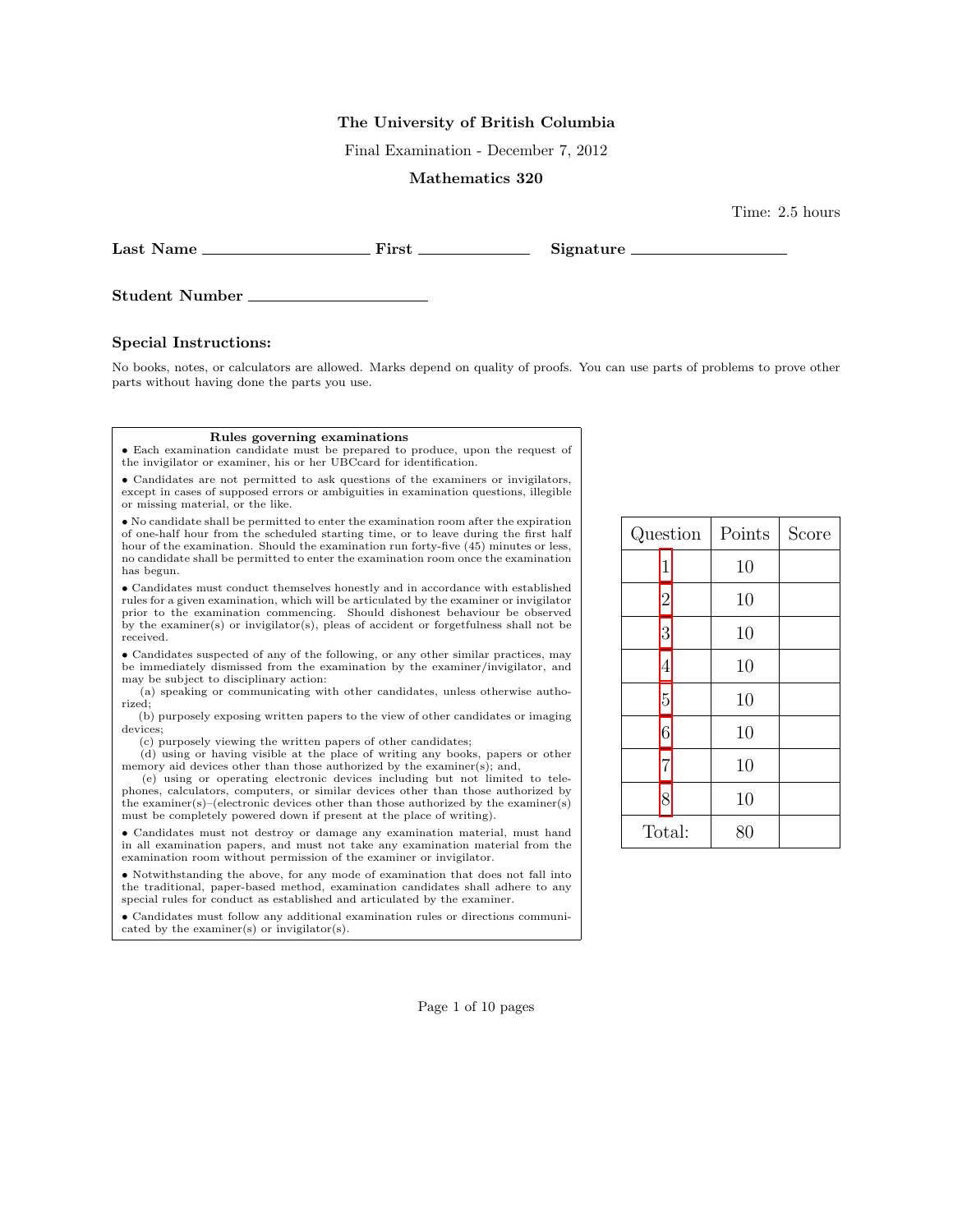# <span id="page-1-0"></span>1. Define

(a) (3 points) lim inf  $a_n$ 

(b) (4 points)  $\lim_{x\to a} f(x)$ 

(c) (3 points) metric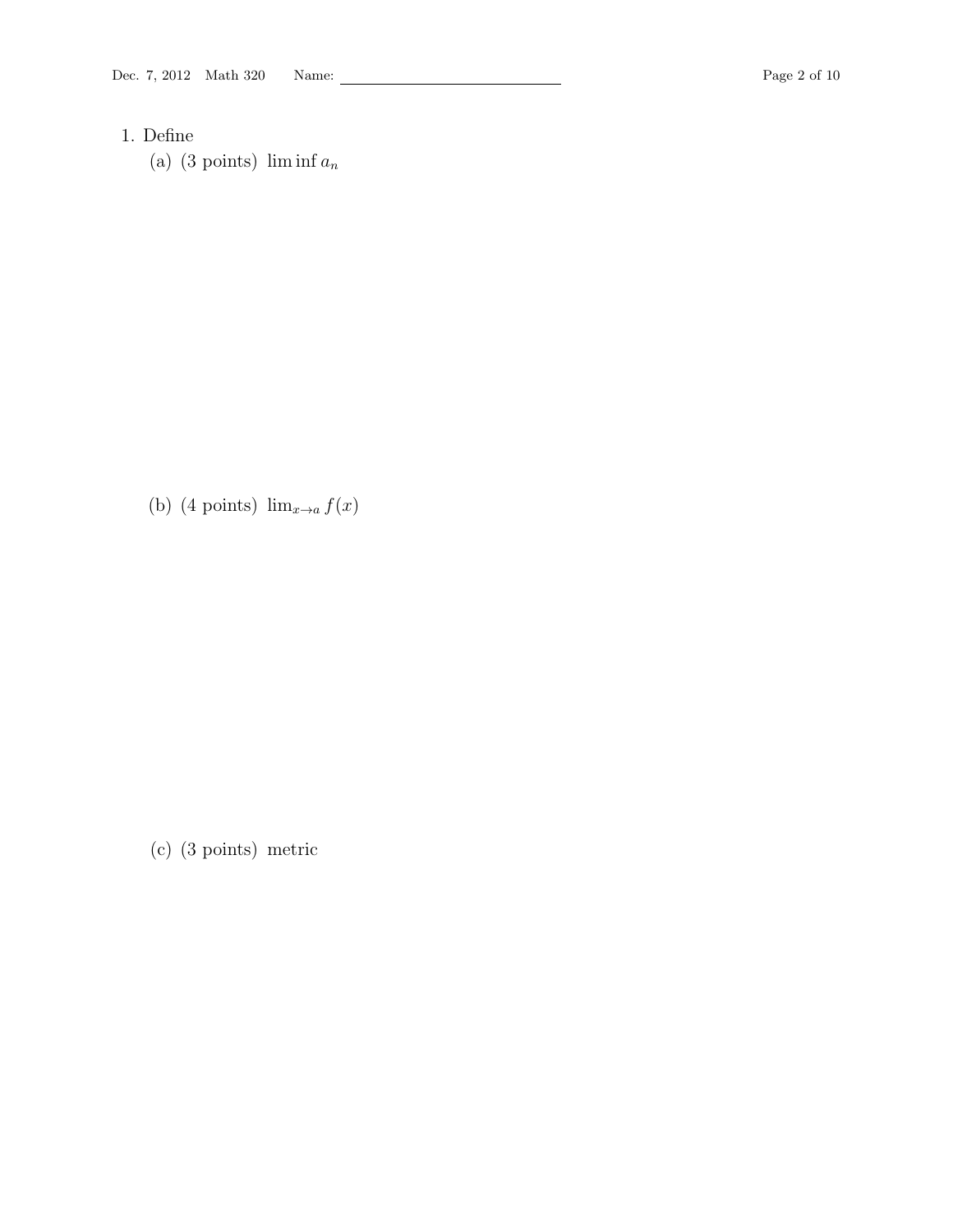<span id="page-2-0"></span>2. Let X, Y be sets and let  $f: X \to Y$ . Let A be any subset of X and let B any subset of Y . (a) (2 points) Define  $f^{-1}(B)$ .

(b) (2 points) Define  $f(A)$ .

(c) (6 points) Which of the following statements is true for all X, Y, A, f? (i)  $f^{-1}(f(A)) =$ A; (ii)  $f^{-1}(f(A)) \subset A$ ; (iii)  $f^{-1}(f(A)) \supset A$ . Justify your answer by counterexample and proof.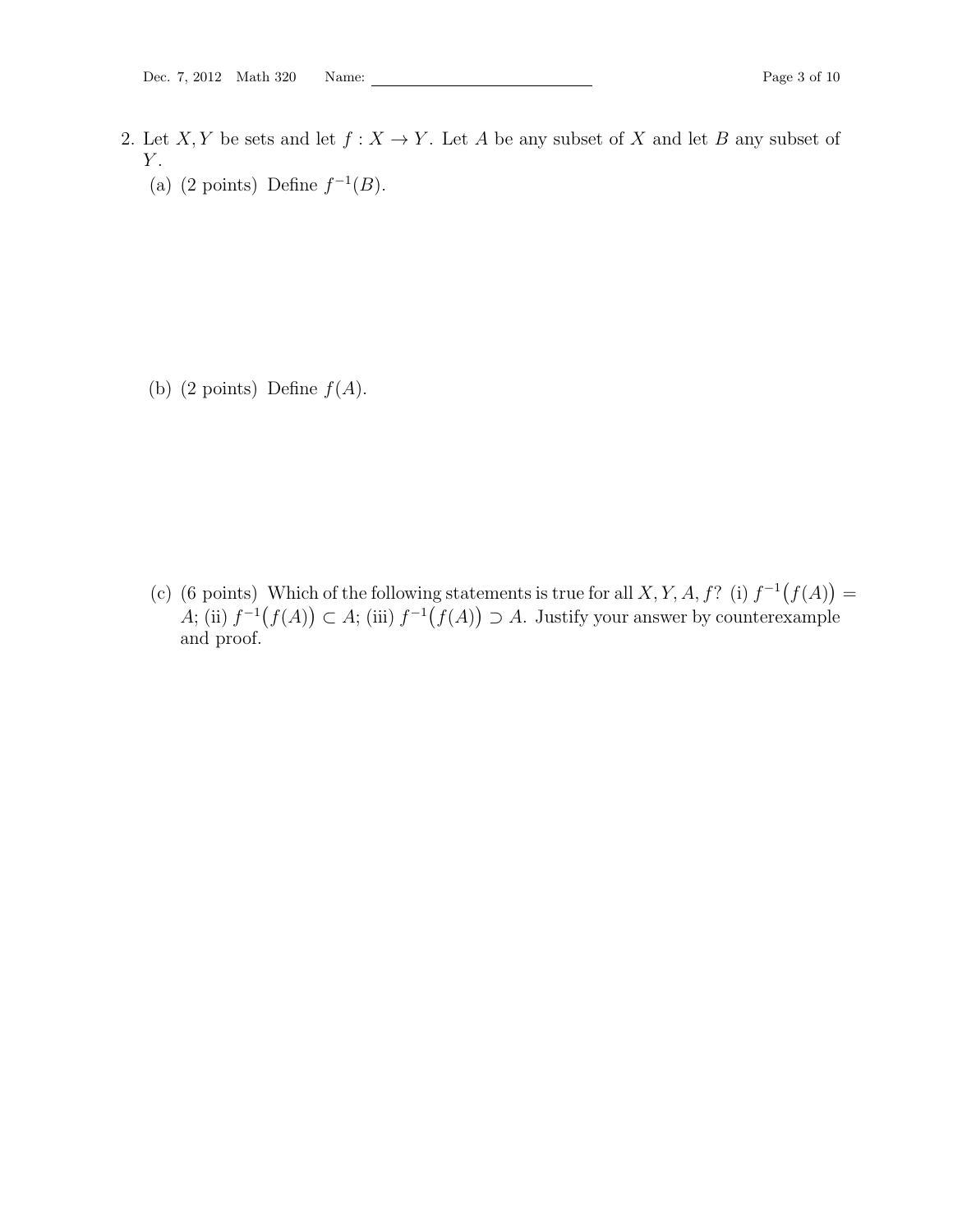- <span id="page-3-0"></span>3. [0, 1] is an interval of the real line. For an integer  $n \geq 0$  let  $D_n$  be the subset of [0, 1] consisting of all points  $d = \frac{a_0}{20}$  $\frac{a_0}{2^0} + \frac{a_1}{2^1}$  $\frac{a_1}{2^1} + \cdots + \frac{a_n}{2^n}$  where  $a_0, a_1, \ldots, a_n$  are each either 0 or 1. A number d in  $[0, 1]$  is said to be *dyadic* if it belongs to  $D_n$  for some n. Let D be the set of all dyadic numbers in [0, 1].
	- (a)  $(2 \text{ points})$  Show that D is countable without assuming that the rationals are countable.

(b) (4 points) For  $x \in [0,1]$  let  $E = \{d \in D | d \leq x\}$ . Prove that  $x = \sup E$ . Hint:  $a_0 = 0, a_1 = 1$  if  $x \in \left[\frac{1}{2}\right]$  $(\frac{1}{2}, 1), a_1 = 0$  if  $x \in [0, \frac{1}{2}]$  $\frac{1}{2}$ .

(c) (2 points) Starting with the definition of "dense" show that  $D$  is a dense subset of  $[0, 1]$ .

(d) (2 points) Let  $\{d_n\}$  be any sequence of distinct points in D such that every point in D appears as a term in  $\{d_n\}$ . Does  $\{d_n\}$  always have a subsequence that converges to  $\frac{1}{2}$ ?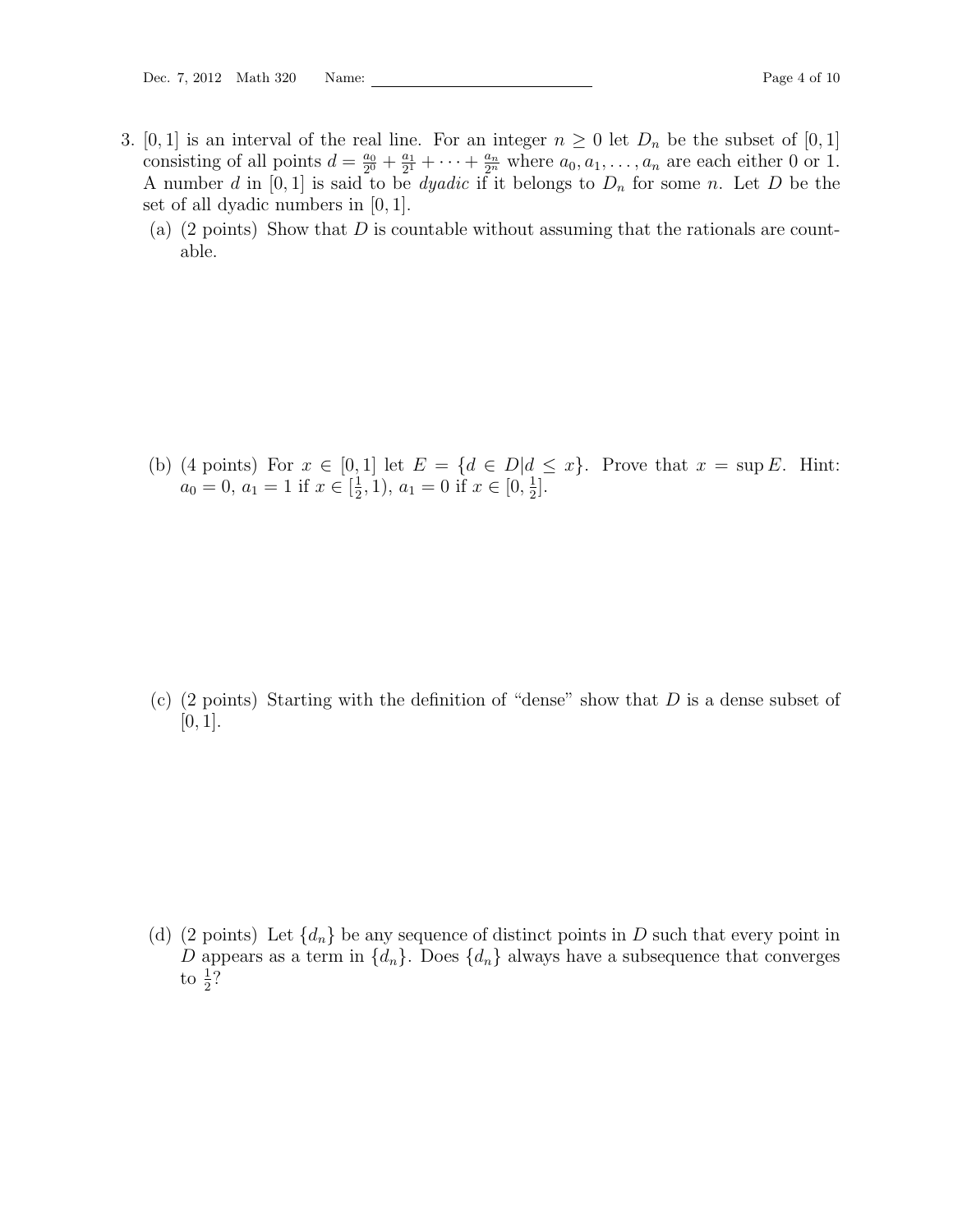- <span id="page-4-0"></span>4. Let  $\{a_n\}$  be a sequence of real numbers and let  $c_n = \frac{a_1 + a_2 + \dots + a_n}{n}$  $\frac{+...+a_n}{n}$  .
	- (a) (7 points) Assume  $\lim a_n = L$ , where L is a real number. Starting with the definition of convergence for a sequence prove that  ${c_n}$  also converges to L. Note: since  ${a_n - L}$  is a convergent sequence, it is bounded by a constant M.

(b) (3 points) Find an example of a divergent sequence  $\{a_n\}$  for which the sequence  ${c_n}$  converges. Justify your example.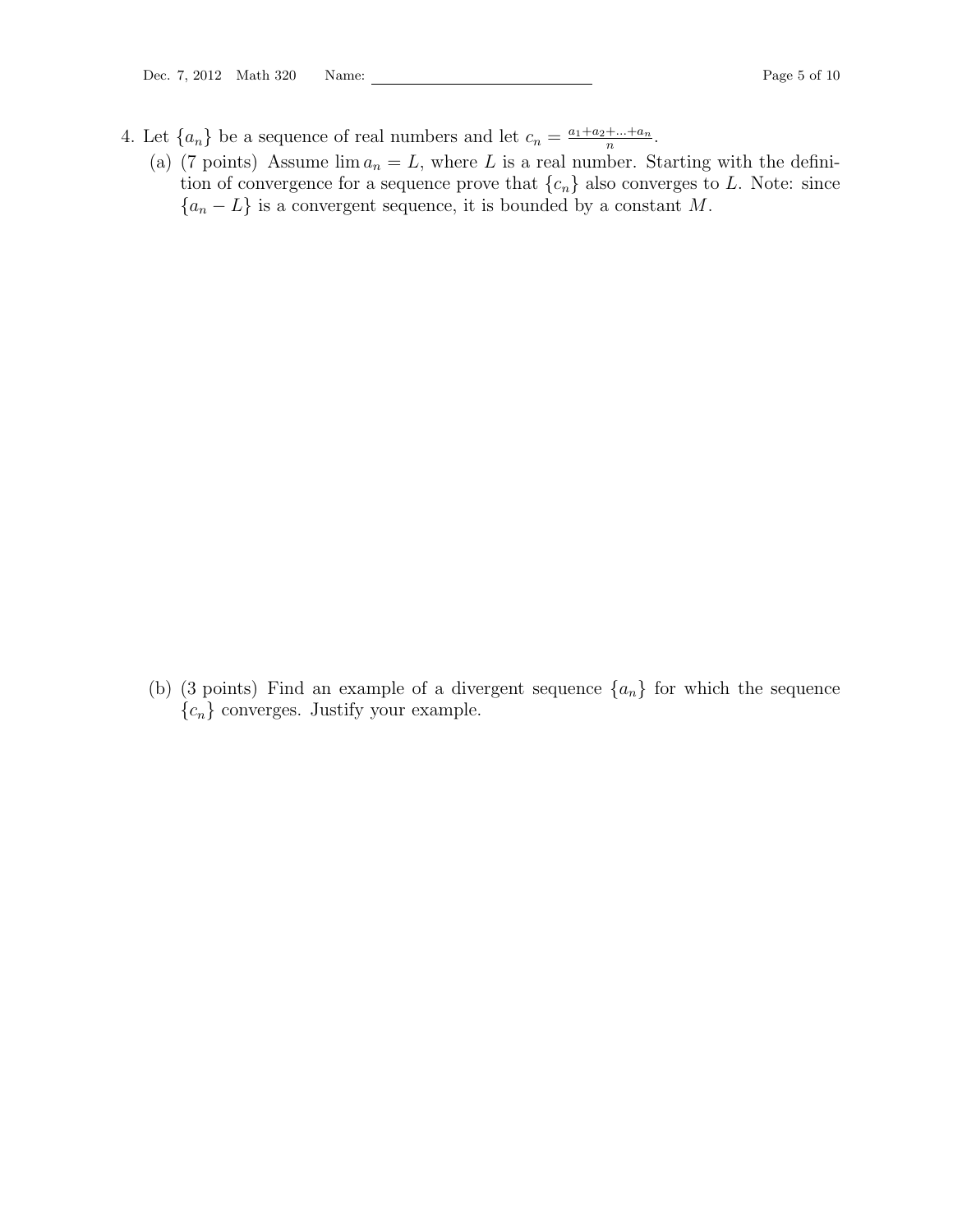- <span id="page-5-0"></span>5. You must justify your conclusions.
	- (a) (2 points) Define what it means for  $\sum a_n$  to be conditionally convergent.

(b) (2 points) Determine whether  $\sum_{n=1}^{\infty}(-1)^{n+1} \left(\frac{n}{n+1}\right)^3$  is conditionally convergent, absolutely convergent or divergent.

(c) (4 points) Determine whether  $\sum_{n=1}^{\infty}$  $rac{(2n)!}{n(n!)^2 2^n}$  is convergent.

(d) (2 points) Can  $\sum_{n=1}^{\infty} a_n$  be convergent if lim sup  $a_{n+1}$ an  $\begin{array}{c} \hline \end{array}$  $= 2?$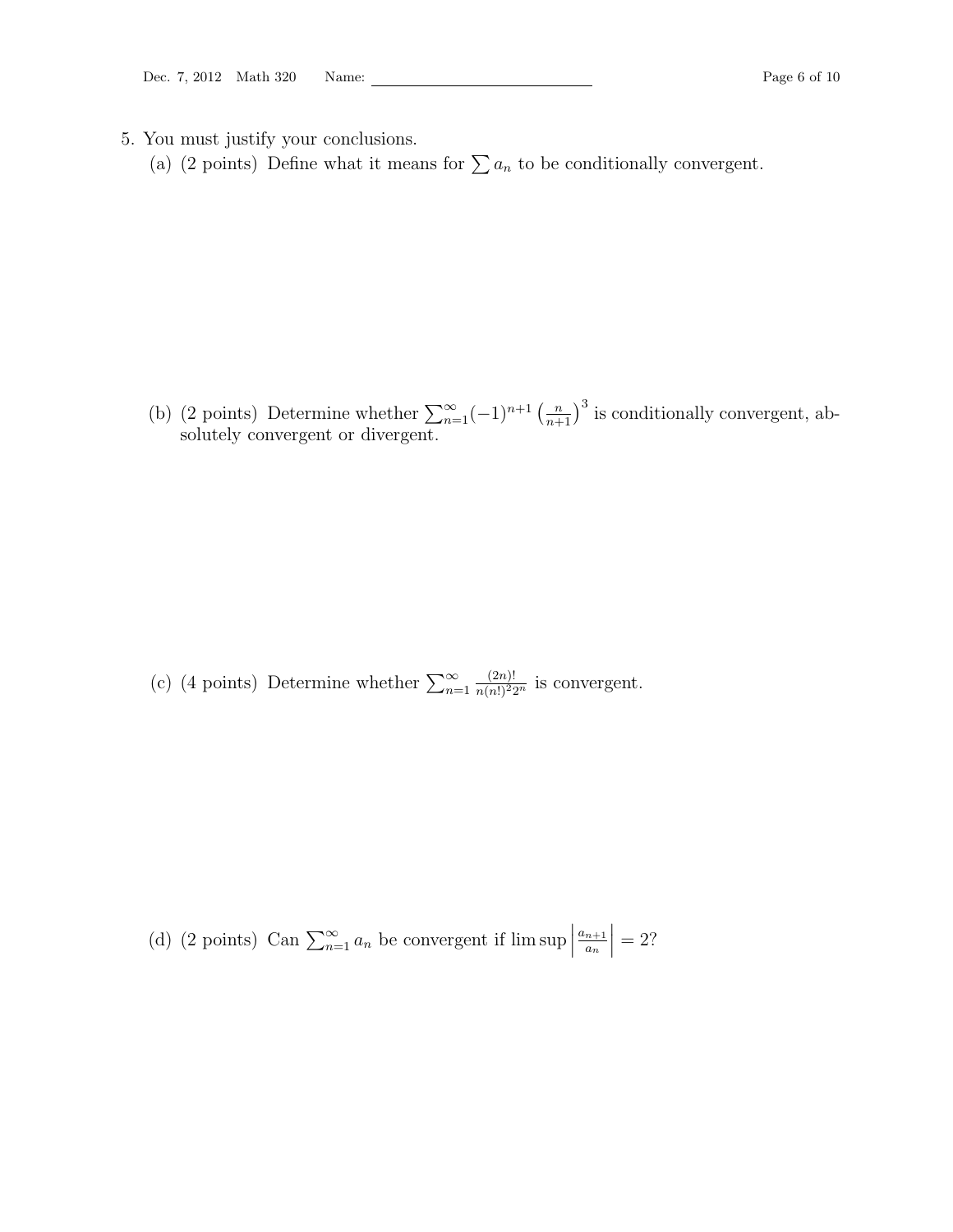- <span id="page-6-0"></span>6. The sets in this question are subsets of a metric space  $X$ .
	- (a)  $(2 \text{ points})$  Define what it means for A and B to be separated sets.

(b) (2 points) If A and B are separated sets and E is another set, show that  $A \cap E$  and  $B \cap E$  are separated.

(c) (4 points) Let  $E_1, E_2$  be connected sets such that  $E_1 \cap E_2 \neq \emptyset$  and let  $E = E_1 \cup E_2$ . Show that  $\cal E$  is connected.

(d) (2 points) Is the interior of a connected set connected? (Proof or counterexample).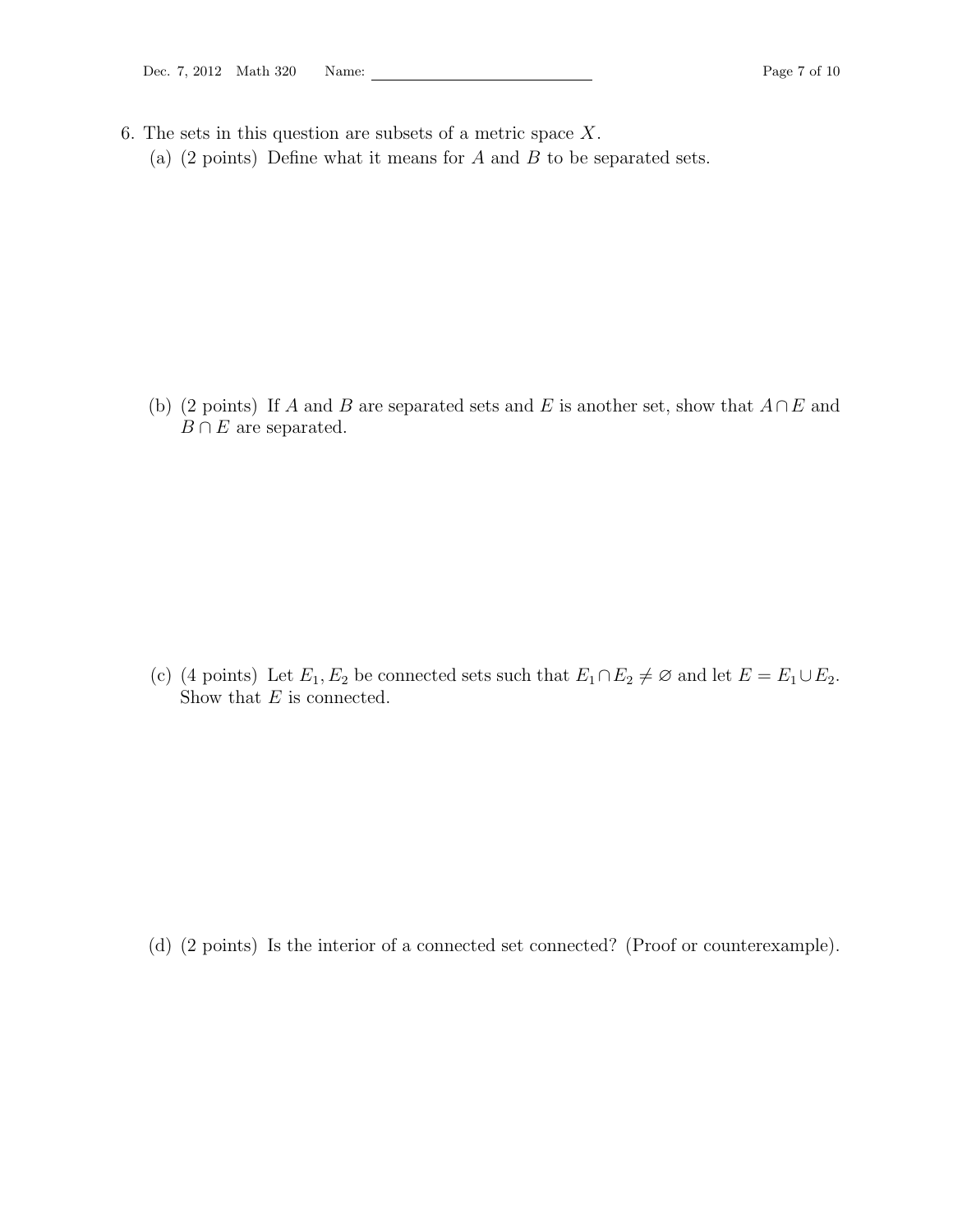- <span id="page-7-0"></span>7. Let  $f$  be a real valued function defined on the whole real line.
	- (a) (4 points) State the mean value theorem and use it to show that if  $f'(x) = 0$  on an interval  $(a, b)$  then f is constant in this interval.

(b) (2 points) In the previous part can one also conclude that  $f(a) = f(b)$ ? Justify your answer.

(c) (4 points) if  $|f(x) - f(y)| \le \frac{|x-y|}{|\log |x-y|}$  for all real  $x \ne y$ , show that f is constant.